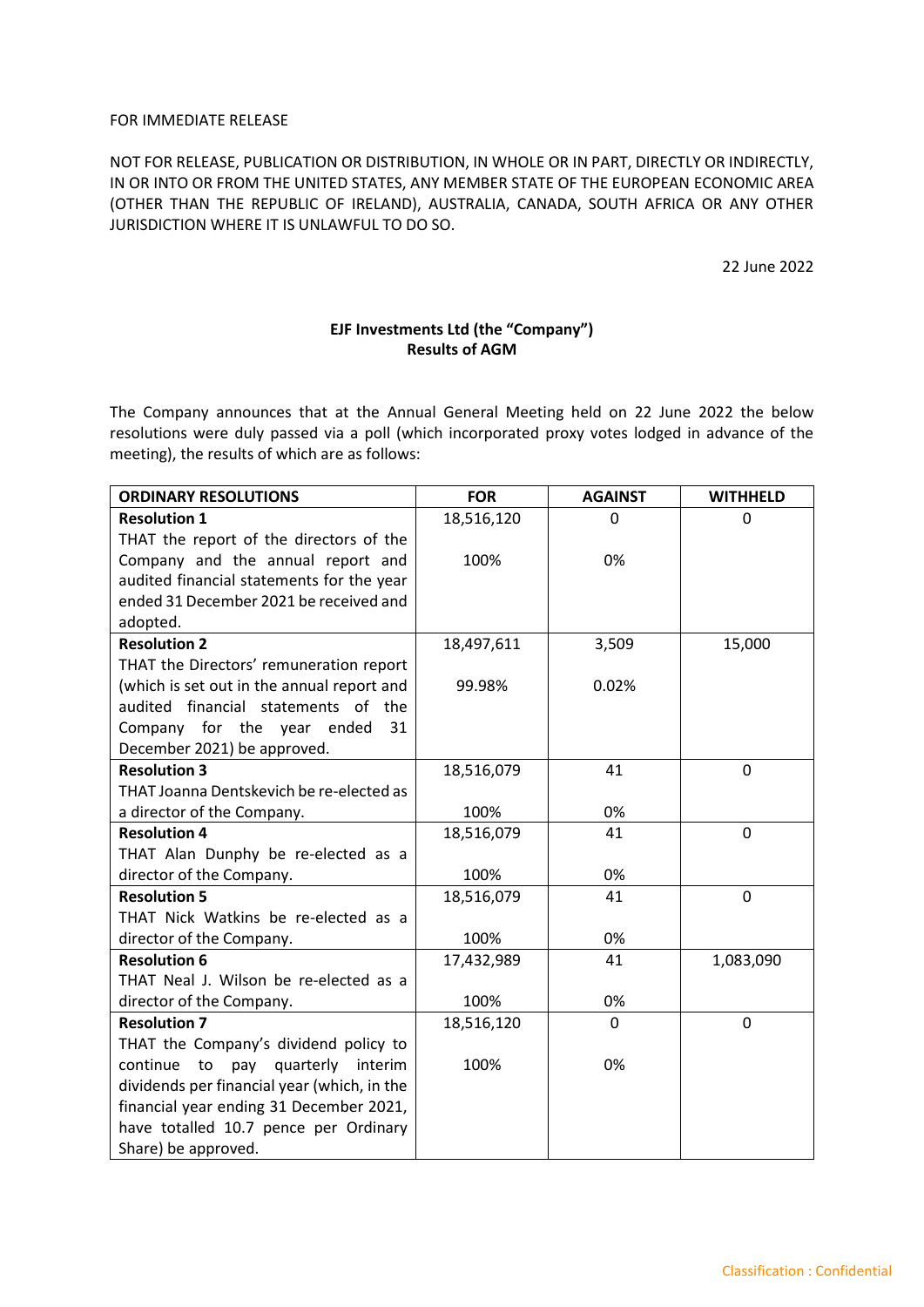| <b>Resolution 8</b>                       | 18,516,120 | 0  | 0      |
|-------------------------------------------|------------|----|--------|
| THAT KPMG LLP be appointed as auditor     |            |    |        |
| of the Company to hold office from the    | 100%       | 0% |        |
| conclusion of the AGM to the conclusion   |            |    |        |
| of the next annual general meeting of the |            |    |        |
| Company.                                  |            |    |        |
| <b>Resolution 9</b>                       | 18,501,120 | O  | 15,000 |
| THAT the Audit and Risk Committee be      |            |    |        |
| authorised for and on behalf of the Board | 100%       | 0% |        |
| to determine the remuneration of KPMG     |            |    |        |
| LLP as the Company's auditor.             |            |    |        |

| <b>SPECIAL RESOLUTIONS</b>                          | <b>FOR</b> | <b>AGAINST</b> | <b>WITHHELD</b> |
|-----------------------------------------------------|------------|----------------|-----------------|
| <b>Resolution 10</b>                                | 18,512,652 | 3,468          | 0               |
| THAT the Company be authorised to                   |            |                |                 |
| purchase up to 9,165,665 of its own                 | 99.98%     | 0.02%          |                 |
| Ordinary<br>Shares,<br>representing                 |            |                |                 |
| approximately 14.99 per cent of the                 |            |                |                 |
| Company's total issued ordinary share               |            |                |                 |
| capital (exclusive of Ordinary Shares held          |            |                |                 |
| in treasury) and to either cancel or hold in        |            |                |                 |
| Ordinary<br>any<br><b>Shares</b><br>treasury<br>SO. |            |                |                 |
| purchased.                                          |            |                |                 |
| <b>Resolution 11</b>                                | 18,379,152 | 136,968        | 0               |
| THAT the Directors be authorised to allot           |            |                |                 |
| and issue (or sell Ordinary Shares from             | 99.26%     | 0.74%          |                 |
| treasury) up to 7,695,370 Ordinary                  |            |                |                 |
| Shares, representing approximately 10               |            |                |                 |
| per cent of the Company's total issued              |            |                |                 |
| ordinary share capital (inclusive of                |            |                |                 |
| Ordinary Shares held in treasury) as if the         |            |                |                 |
| pre-emption rights in the Articles did not          |            |                |                 |
| apply.                                              |            |                |                 |
| <b>Resolution 12</b>                                | 15,107,301 | 3,408,819      | $\mathbf 0$     |
| THAT in addition to the authority granted           |            |                |                 |
| pursuant to Resolution 11, the Directors            | 81.59%     | 18.41%         |                 |
| be authorised to allot and issue (or to sell        |            |                |                 |
| Ordinary Shares from treasury) up to                |            |                |                 |
| 7,695,370 Ordinary Shares, representing             |            |                |                 |
| approximately a further 10 per cent of the          |            |                |                 |
| Company's total issued ordinary share               |            |                |                 |
| capital (inclusive of Ordinary Shares held          |            |                |                 |
| in treasury) as if the pre-emption rights in        |            |                |                 |
| the Articles did not apply.                         |            |                |                 |

# **Notes:**

- 1. Votes "For" and "Against" are expressed as a percentage of votes received.
- 2. A "Vote withheld" is not a vote in law and is not counted in the calculation of the % of shares voted "For" or "Against" a resolution.